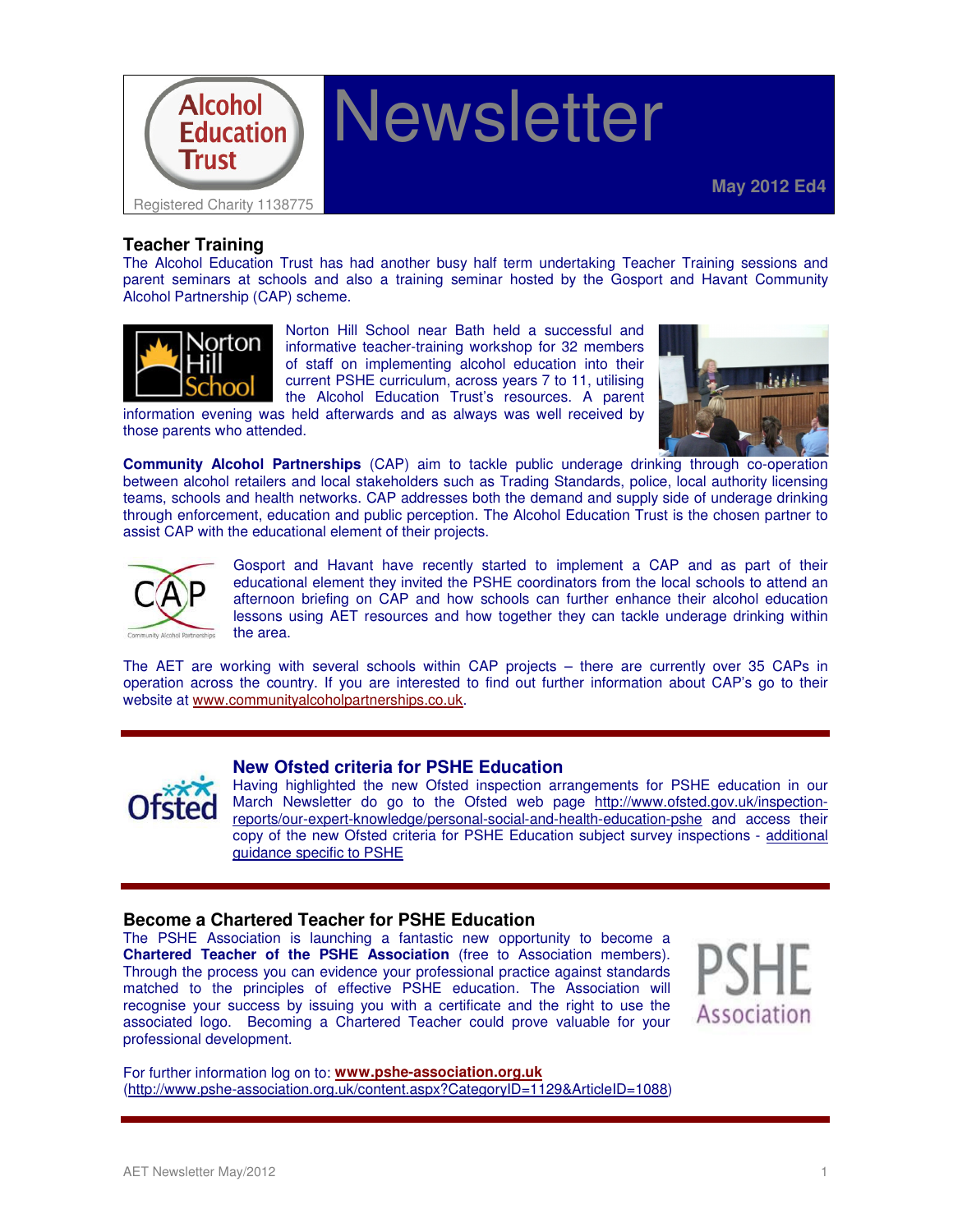**TALKABOUTALCOHOL.COM** 

# **Parent Channel TV**

Parentchannel.tv is an online service designed to support and encourage parents and carers of children aged 5-19, with a great collection of videos addressing day-to-day questions and concerns spanning wellbeing, behaviour and learning. **www.talkaboutalcohol.com** is a recommended source of further information listed next to the following alcohol related videos:

http://www.parentchannel.tv/video/alcohol-home http://www.parentchannel.tv/video/alcohol-don't-delay-talking-about-it http://www.parentchannel.tv/video/teenage-drinking-culture http://www.parentchannel.tv/video/teen-parties http://www.parentchannel.tv/video/staying-out-late

We recommend the promotion of **Parent Channel TV** to your parents and also to read the Guest Editor's Blog from DrinkAware, which echoes our advice for parents on how to talk about alcohol. You could help parents further by holding an information evening on 'talking about alcohol' hosted by the Alcohol Education Trust that can also be combined with other topic providers.

## **Alcohol Education - What Works? Conference - 18 October 2012**



On the 18th October, the Alcohol Education Trust is presenting the findings of its first year of evaluation of its resources, currently being assessed by The National Foundation for Education Research among 4,400 Year 8 pupils in 34 schools across England. The conference, Alcohol Education What Works? is looking at School and College based alcohol education programmes from France, Spain, Sweden, the US, Australia and the UK of course. **There are reduced rates available for those working in Education or PSHE, please email helena.conibear@aim-digest.com if you would like to attend.** For further

details on the conference schedule please go to http://www.aim-digest.com/gateway/prog%20forum2012.pdf

# **Time to start thinking about September 2012**

We don't want the summer to rush by too quickly but we do want to be of assistance to help you plan the alcohol education content of your PSHE Curriculum for the new academic year in September.

#### Remember:

- If you haven't already received a copy of out **Teacher Workbook and DVD/CD** order yours now it's FREE! The workbook complements the resources available on www.alcoholeducationtrust.org where lesson plans and worksheets can be downloaded or used with Internet access.
- We offer each school an allowance of up to 250 FREE copies, or enough for one year group, of both our **booklets** per year – 'Alcohol and You' a teen guide for 14yrs+ and 'Talking to Kids about Alcohol' a parent guide.
- Diarise a date for hosting a **parent information evening** on alcohol -'talking to kids about alcohol' or combine it with another issue (i.e. drugs/internet etc). Over 70% of Year 8 pupils from stage one of our evaluation project stated that they liked to get helpful information from their parents and PSHE lessons on alcohol – let us help you and your parents advise their children with accurate information.

**To order any of our resources or request a seminar date contact jane.hutchings@aim-digest.com**

## **New area for 16yrs+ added to www.alcoholeducationtrust.org**

In response to demand for alcohol education resources suitable for 16 years plus, a new area has been added to the www.alcoholeducationtrust.org website with materials on drink drive, staying safe, etc, suitable for teaching and using with students over 16. A section will be added to the new edition of the Teacher Workbook that will be available in September.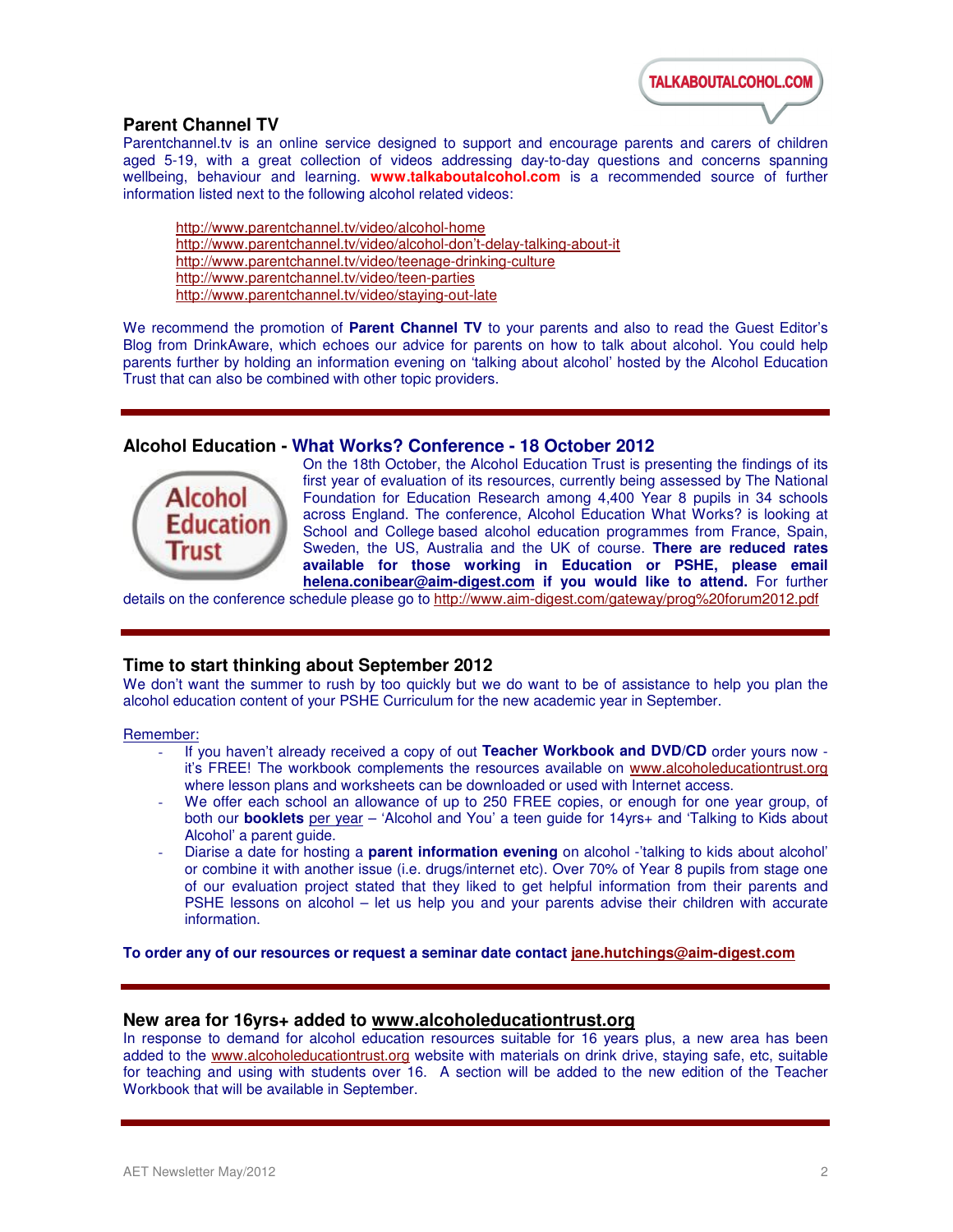

# **Health Behaviour in School-Aged Children Study (HBSC) 2009/2010 report**

The HBSC is a cross-national study that has been researching the health behaviour of 11-15 year olds across Europe and North America for 30 years. Data is collected every 4 years and the research is conducted in collaboration with WHO (World Health Organisation). The 2009/2010 survey data has just been published covering 39 countries and regions across Europe and North America, examining 60 topics and involving over 200,000 children and young people.

There are some interesting key findings that demonstrate the variance in health and inequalities between countries, for example:

- Rates of overweight and obesity for girls, range from 30% in the United States to only 5% in **Switzerland**
- Smoking rates, although fairly similar at age 11 (less than 1%), differ dramatically across countries by age 15.
- Girls are more likely to engage in health-promoting behaviours such as eating fruit, brushing their teeth and limiting soft drink intake, but almost 10% skip breakfast daily by age 15 and 40% are unsatisfied with their bodies – almost double the rate for boys

As regards drinking, it is interesting to compare the trends in 2009/10 against 2005/6 when the survey was last carried out, for example:

## **11 year olds - Trends in the right direction**

- Very few 11 year olds have experienced being drunk an average of 2% across the countries surveyed - a fall of 1% in four years (1% of girls in England and Scotland and 3% of boys).
- In 2005/6 12% of boys in England drank weekly but this has fallen dramatically to 5% in 2009/10 and to 1% of girls.

#### **13 year olds - Rates of weekly drinking fall significantly**

- 17% of 13-year-old girls and 20% of boys in England were drinking weekly in England in 2005/6; this has fallen to just 10% for boys and girls by 2009/10.
- The number of 13 year olds who have been drunk at least twice has also fallen; Wales had led this table in 2005/6 with levels of 26% and 27% for girls and boys, falling to 18% and 17% in 2010. Scotland has fallen from second in the league table to 7th, with rates declining from 21/22% to 16/14%, and England falls to 8th in the ranking from 4th place with an improvement from 19/21% (2005/6) to 15% for girls and boys in 2009/10.

#### **15 year olds**

- Again, across the UK, levels of weekly drinking among 15 year olds has fallen significantly from 38% of girls and 41% of boys in 2005/6 in England to 22% and 31%. In Wales it has fallen from 38/42% to 29/35% and in Scotland from 36/39% to 25/29%.
- Levels of drunkenness (at least twice) have also fallen. Wales 54/52% falling to 50 and 47%, England 50/44% failing to 43 and 38% and Scotland 48/43% falling to 46 and 40%.

To read further information on this report follow the link to http://www.alcoholeducationtrust.org/ and click on **Facts and Figures** to read a full summary of the report and to also access the whole HBSC study.

## **talkaboutalcohol.com - six times level of traffic to website in 18 months**

The **www.talkaboutalcohol.com** website, with its interactive human body, facts and figures, games, quizzes and separate areas for pupils and parents, has increased its monthly visitors from 1,000 a month 18 months ago to 6,000 in January 2012. 56,445 unique visitors have spent time on the site in that period, with 9,665 using the site on a regular basis.

With 3,500 secondary schools and colleges in the UK and a very specific target audience (PSHE lessons via school), the Alcohol Education Trust are very pleased with the growth of traffic and of the regular use of the site. AET has created www.alcoholeducationtrust.org as a resource specific site just for teachers with resources catalogued by subject such as 'assessing knowledge, alcohol and its effects social and physical, alcohol and the law and staying safe'. In addition to lesson plans and worksheets links are provided to engaging icebreaker film clips and other approved peer reviewed resources.